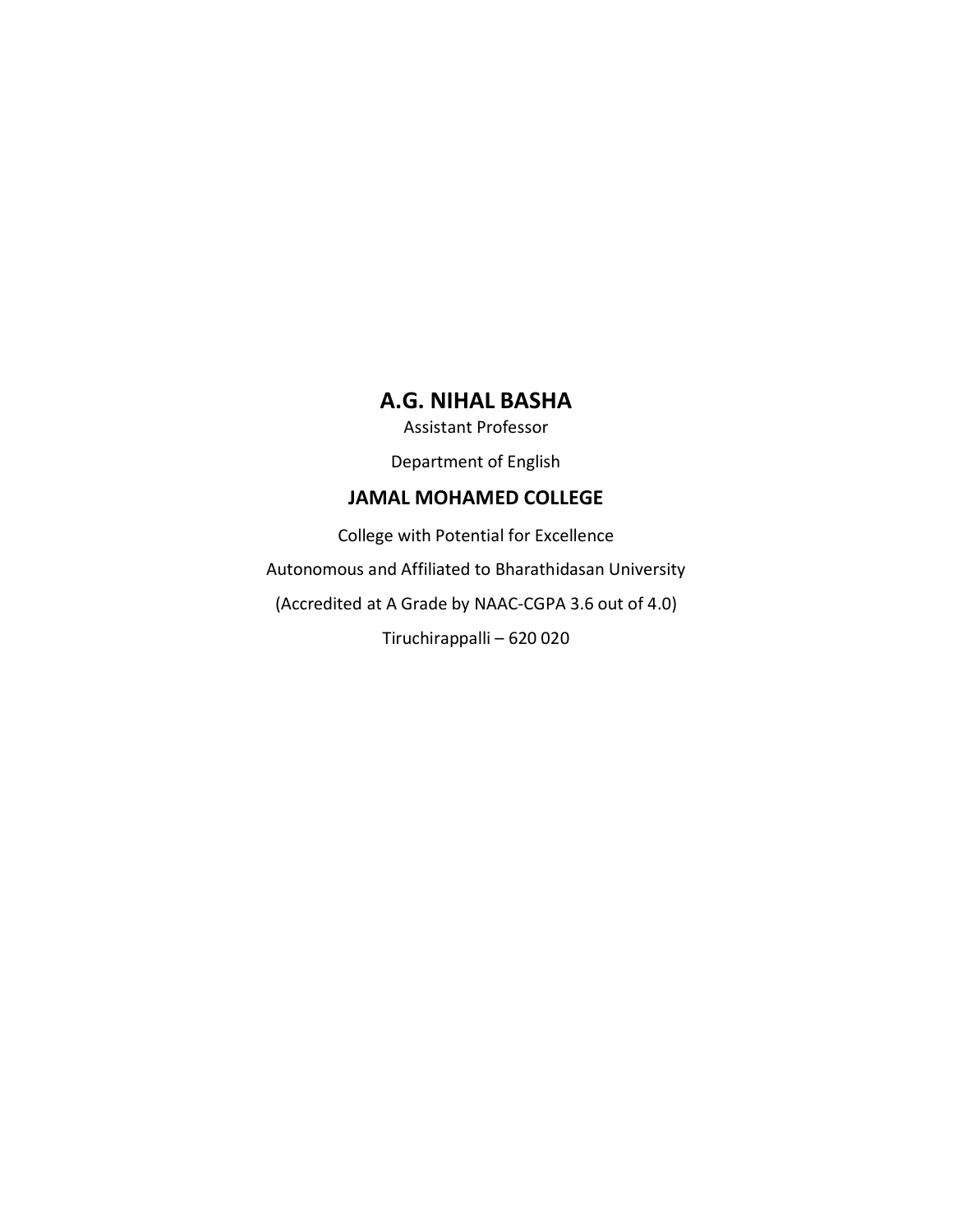#### **A. GENERAL INFORMATION :**

| a)           | <b>Name</b>                  | <b>A.G. NIHAL BASHA</b>                                  |
|--------------|------------------------------|----------------------------------------------------------|
| b)           | <b>Address (Residential)</b> | PLOT NO. 51, MORAIS GARDEN<br>KOTTAPTTU, Trichy-620 004. |
|              | Phone No. & E-mail           | +91 999 430 4849, nihalunster@gmail.com                  |
| c)           | <b>Designation</b>           | <b>ASSISTANT PROFESSOR</b>                               |
| $\mathsf{d}$ | <b>Department</b>            | <b>ENGLISH</b>                                           |
| e)           | Date of Birth                | 13-05-1981                                               |
| f)           | Area of specialization       | <b>INDIAN WRITING IN ENGLISH</b>                         |

### **B. ACADEMIC QUALIFICATIONS :**

| <b>Board / University</b><br><b>Exam passed</b>                  |                                                            | <b>Subjects</b> | Year | Division / Grade          |
|------------------------------------------------------------------|------------------------------------------------------------|-----------------|------|---------------------------|
| Jamal Mohamed college/<br>B.A<br><b>Bharathidasan University</b> |                                                            | English         | 2002 | Third                     |
| M.A                                                              | Jamal Mohamed college/<br><b>Bharathidasan University</b>  | English         | 2004 | First                     |
| M. Phil                                                          | Jamal Mohamed college /<br><b>Bharathidasan University</b> | English         | 2006 | First<br>with Distinction |

#### **C. RESEARCH EXPERIENCE & TRAINING** :

| <b>Research Stage</b>                   | Title of Work / Thesis                                                                                           | University / College where the<br>work was carried out                                                                            |
|-----------------------------------------|------------------------------------------------------------------------------------------------------------------|-----------------------------------------------------------------------------------------------------------------------------------|
| M. Phil or Equivalent                   | "Trails and Tribulations in Interracial<br>Romance" in Marty Chan's "Mom, Dad,<br>I'm Living with a White Girl". | Bharathidasan University, Trichy                                                                                                  |
| Ph.D.                                   |                                                                                                                  |                                                                                                                                   |
| Post-Doctoral                           |                                                                                                                  |                                                                                                                                   |
| Publication (give a list<br>separately) | Space: The Much Contested Site: A<br>Study of Selected Plays of Tagore,<br>Karnad and Soyinka.                   | One Day International Level<br>Conference on "Literatures of the<br>East and West in Translation", at<br>H.H. The Rajah's College |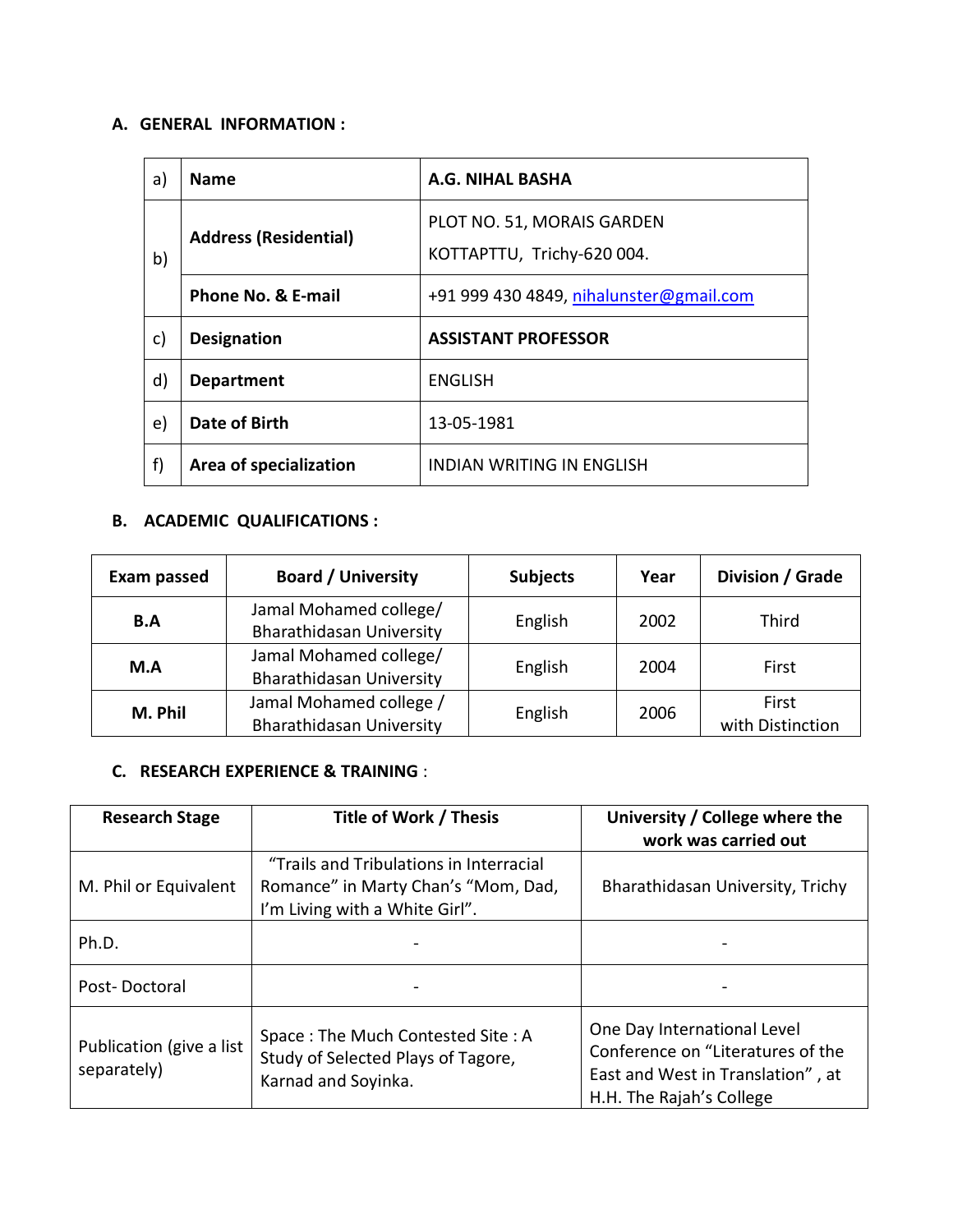|                                                                                 |                                                                                                | (Autonomous), Pudukkottai. |
|---------------------------------------------------------------------------------|------------------------------------------------------------------------------------------------|----------------------------|
| Research Guidance<br>(give names of<br>students Guided<br>successfully) M. Phil | $\qquad \qquad$                                                                                |                            |
| <b>Training (Please</b><br>Specify)                                             | Training given for Graduate and Post<br>Graduate students in "Communication<br>Skills" Classes | Jamal Mohamed College      |

#### **D. TEACHING EXPERIENCE**

| S. No | <b>Course Taught</b> | Name of the university /Institution | <b>Duration</b>    |
|-------|----------------------|-------------------------------------|--------------------|
|       | <b>B.A(ENGLISH)</b>  | Jamal Mohamed college (Autonomous), | 11 Years 07 Months |
|       |                      | Trichy-20                           |                    |
|       | M.A(ENGLISH)         | Jamal Mohamed college (Autonomous), | 8 Years 07 Months  |
|       |                      | Trichy-20                           |                    |
|       | M. Phil(ENGLISH)     | Jamal Mohamed college (Autonomous), | 7 Years 10 Months  |
|       |                      | Trichy-20                           |                    |

## **E. INNOVATIONS /CONTRIBUTION IN TEACHING**

| a). Design of curriculum :                                            | Member of Under-Graduate, Post -Graduate and M. Phil                                                                                                                  |  |
|-----------------------------------------------------------------------|-----------------------------------------------------------------------------------------------------------------------------------------------------------------------|--|
| b) Teaching Methods:                                                  | Chalk and Board, OHP, Lecture and Power Point, Hand-<br>out methods.                                                                                                  |  |
| c) Laboratory experience:                                             | Taught lessons through Communication Lab                                                                                                                              |  |
| d) Evaluation method:                                                 | Test, Assignment, Seminar, Enacting and Role-play                                                                                                                     |  |
| e) Preparation of resource material<br>including books, manuals etc.: | Notes, Reading Materials                                                                                                                                              |  |
| f) Remedial Teaching / Students/<br>Counseling (academic):            | Handled remedial classes for average and below average<br>students.<br>Counseling is given periodically for their academic                                            |  |
|                                                                       | development.                                                                                                                                                          |  |
| g) Any other:                                                         | Counseled the students in improving communication,<br>developing relationship with others, comprehending the<br>subjects & Career Guidance for Intermediate students. |  |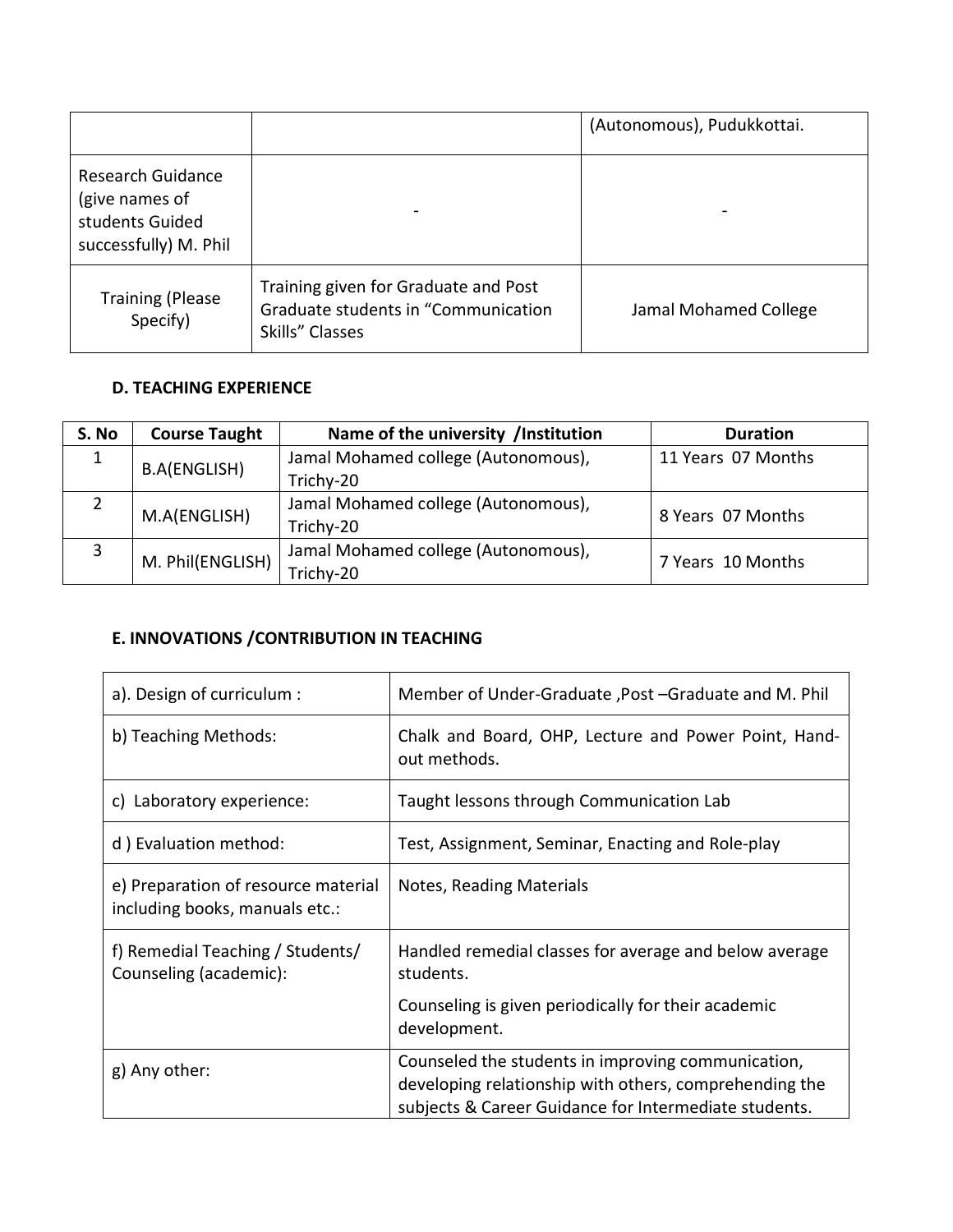### **F. PARTICIPATION IN CORPORATE LIFE**

| Please give a short account of your contribution to:                             |                                                                                             |  |  |
|----------------------------------------------------------------------------------|---------------------------------------------------------------------------------------------|--|--|
| a) College /Institution:                                                         | Jamal Mohamed College                                                                       |  |  |
| b) Co-curricular Activities:                                                     | Acted as Vice-President for English<br>Literary Association<br>during the years 2008 - 2012 |  |  |
| c) Enrichment of campus life (Hostels,<br>Sports, games, Cultural Activities):   | Conducted communication skills classes<br>for several sets of students                      |  |  |
| d) Students welfare and discipline:                                              | <b>Placement Officer</b>                                                                    |  |  |
| Membership/Participation in bodies<br>e)<br>Committees on Education and National | Board of Studies Member in<br>Jamal<br><b>Mohamed College</b>                               |  |  |
| Development:                                                                     | Question Paper Setter in Autonomous<br>bodies and Various Colleges                          |  |  |

## **G. ORIENTATION / REFRESHER COURSES ATTENDED**

| <b>S. No.</b> | <b>Name of the Training</b> | Name of the<br>sponsoring agency | <b>Place and Date</b>                                    |
|---------------|-----------------------------|----------------------------------|----------------------------------------------------------|
| $\mathbf{1}$  | <b>ORIENTATION COURSES</b>  | UGC - Academic                   | From 3 November – 2009 to $30th$                         |
|               |                             | Staff College, BARD              | November -2009. BARD, Trichy.                            |
| $\mathcal{P}$ | <b>REFRESHER COURSES</b>    | UGC - Academic                   | From 6 <sup>th</sup> September -2012 to 26 <sup>th</sup> |
|               |                             | Staff College, BARD              | September -2012. BARD, Trichy.                           |
| 3             | <b>REFRESHER COURSES</b>    | UGC - Academic                   | From 13 <sup>th</sup> November -2015 to 3 <sup>rd</sup>  |
|               |                             | Staff College, BARD              | December -2015. BARD, Trichy.                            |

# **H. SEMINARS / CONFERENCES / SYMPOSIA / WORKSHOP ATTENDED**

| S. No | Name of the Event                                                         | Name of the sponsoring<br>agency | <b>Place and Date</b>    |
|-------|---------------------------------------------------------------------------|----------------------------------|--------------------------|
|       | Participated in the State Level   Autonomous Grant- Jamal   Jamal Mohamed |                                  | college,                 |
|       | Seminar on "Gender Issues :   Mohamed College                             |                                  | Trichy.                  |
|       | Texts and Contexts in Recent   State level seminar                        |                                  | September 14 & 15, 2004. |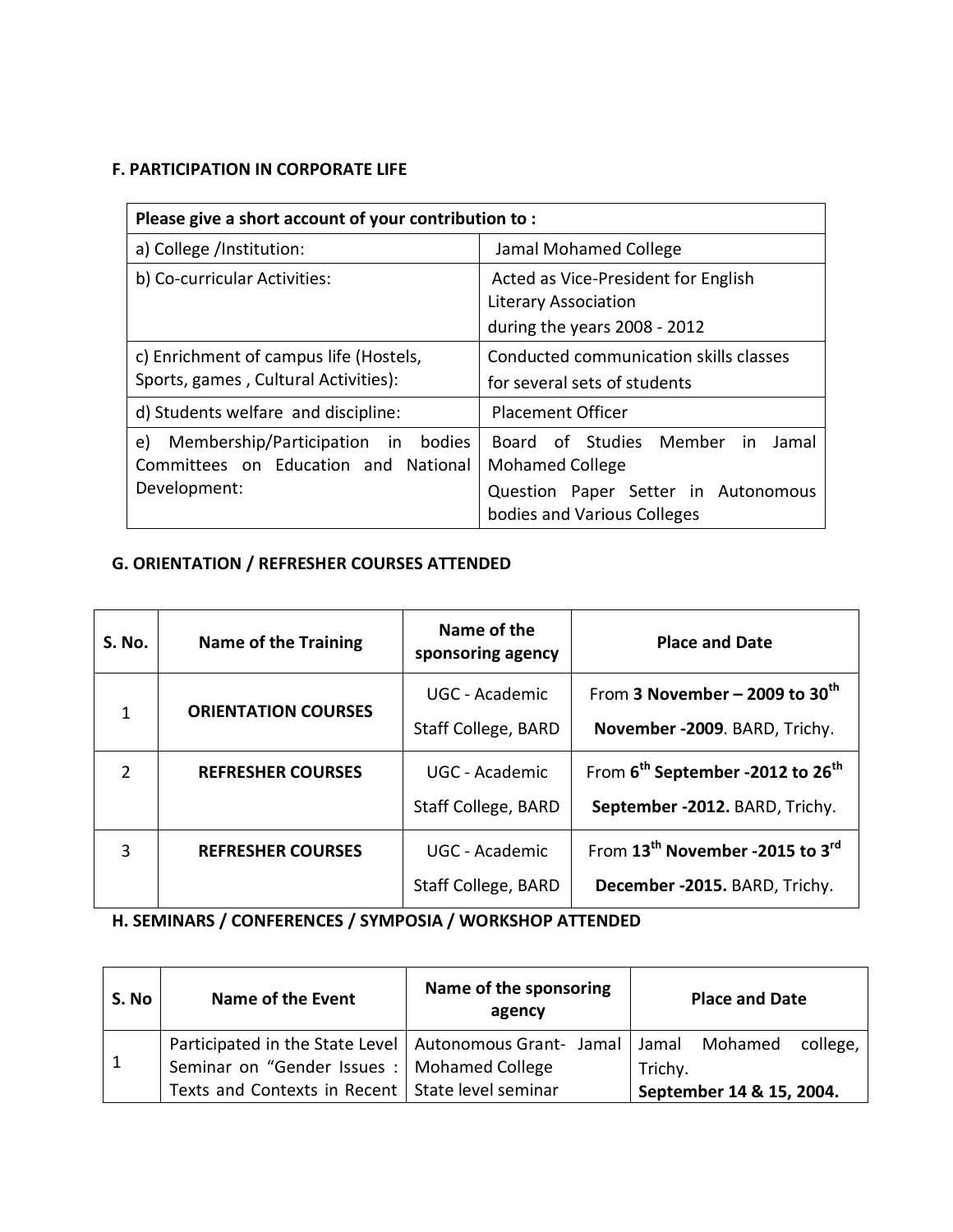|                | Post-Colonial Literatures".                                                                                                                                                                                                                                                   |                                                                                             |                                                                                         |
|----------------|-------------------------------------------------------------------------------------------------------------------------------------------------------------------------------------------------------------------------------------------------------------------------------|---------------------------------------------------------------------------------------------|-----------------------------------------------------------------------------------------|
| $\overline{2}$ | Participated in the State Level<br>"Recent<br>Seminar<br>on<br>Modern<br>Approaches<br>to<br>English Literary Criticism and<br>Their Impact on Reading and<br>Teaching Practices".                                                                                            | UGC-Sponsored<br>State level seminar                                                        | Mohamed<br>Jamal<br>college,<br>Trichy.<br>Septmeber 14 & 15, 2005.                     |
| 3              | Participated in a Three-day<br>workshop on "Curriculum<br>development and evaluation"<br>organized by UGC-Academic<br>Staff College, Bharathidasan<br>University.                                                                                                             | <b>TANCHE &amp; UGC - Academic</b><br><b>Staff</b><br>College,<br>Bharathidasan University. | Jamal<br>Mohamed<br>college,<br>Trichy.<br>March 2, 3 & 4, 2006.                        |
| 4              | Participated in the State Level<br>Seminar "Human Rights and<br>Values in Education".                                                                                                                                                                                         | U.G.C-Sponsored<br>state<br>level seminar                                                   | Jamal<br>Mohamed<br>college,<br>Trichy.<br>March 7, 2007.                               |
| 5              | Participated in the Workshop<br>"IELTS<br>&<br><b>TOEFL</b><br>on<br><b>Skills</b><br>Communication<br>Challenges".                                                                                                                                                           | College<br>Jayaram<br>of<br>Engineering                                                     | of<br>College<br>Jayaram<br>Engineering and Technology,<br>Trichy.<br>December 2, 2009. |
| 6              | Participated in State Level<br>"Examination<br>Seminar<br>on<br>Reforms".                                                                                                                                                                                                     | U.G.C-Sponsored<br><b>State</b><br>Level Seminar                                            | Mohamed<br>Jamal<br>college,<br>Trichy. March 12, 2010.                                 |
| 7              | Participated in one day UGC<br>Sponsored<br>level<br>National<br>"Quality<br>seminar<br>on<br>Enhancement In<br>Teaching,<br>Research And Extension In<br>Higher Education Institutions-<br>Prospects And Problems"<br>Organized<br>by<br>Jamal<br>Mohamed college, Trichy-20 | UGC Sponsored National-<br>level seminar                                                    | Jamal<br>Mohamed<br>college,<br>Trichy-20.<br>15&16 <sup>th</sup> April-2010.           |
| 8              | Participated in and acted as a<br>member of the organizing<br>committee<br>day<br><b>UGC</b><br>one<br>Sponsored<br>State<br>level                                                                                                                                            | <b>UGC Autonomous grant</b>                                                                 | College,<br>Jamal<br>Mohamed<br>Trichy-20<br>20 <sup>th</sup> January 2011              |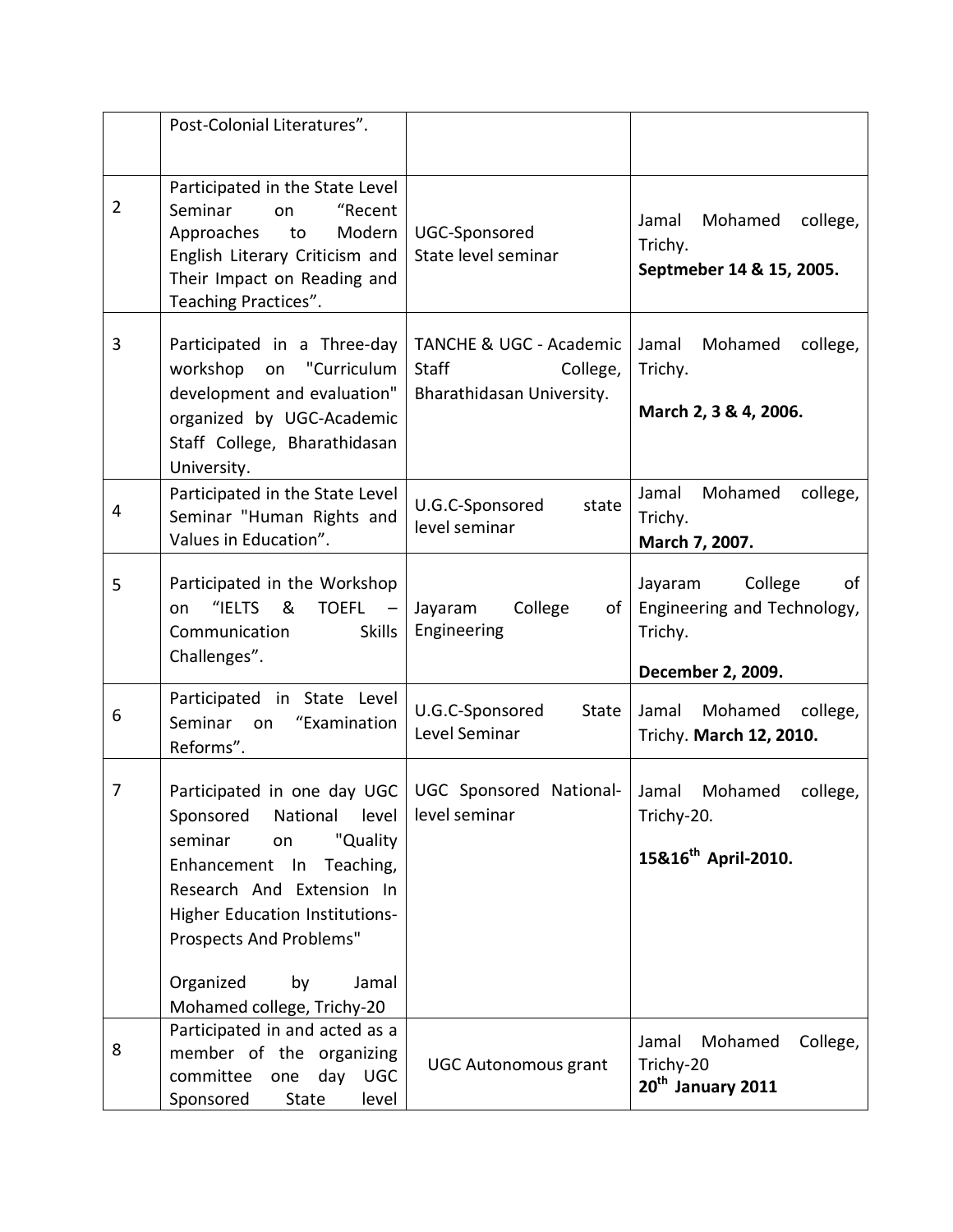|    | seminar on "Gender Issues<br>in Indian Writing In English "<br>at Jamal Mohamed college,<br>Trichy-20                                                                                                                                                   |                                                                                                 |                                                                            |
|----|---------------------------------------------------------------------------------------------------------------------------------------------------------------------------------------------------------------------------------------------------------|-------------------------------------------------------------------------------------------------|----------------------------------------------------------------------------|
| 9  | Participated<br>in<br>the<br>Course/Workshop on "English<br>Curriculum<br>Design<br>and<br>Testing Methodology".                                                                                                                                        | U.G.C Sponsored<br><b>Short Term</b><br>Course/Workshop                                         | Bharathidasan<br>Universtity,<br>Trichy.<br>December 13, 14 & 15,<br>2011. |
| 10 | Participated<br><b>UGC</b><br>in<br>a<br>Sponsored one day State<br>level Seminar on "Online<br>Access to Research Journals<br>and Books".                                                                                                              | <b>UGC Autonomous</b><br>Grant                                                                  | Mohamed<br>college,<br>Jamal<br>Trichy-20.<br>January 12, 2012.            |
| 11 | <b>UGC</b><br>Participated<br>$\mathsf{in}$<br>a<br>Sponsored one<br>day<br>State<br>level Workshop<br>on "Soft<br>Skills" Organized P .G and<br>department<br>Research<br>0f<br>English, Jamal Mohamed<br>college, Trichy-20                           | <b>UGC Autonomous grant</b>                                                                     | Mohamed<br>Jamal<br>college,<br>Trichy-20.<br>February 29, 2012.           |
| 12 | Participated<br>National<br>in<br>Seminar<br>"Pavendar<br>on<br>Bharathidasan<br>New<br>$\mathcal{I}^{\mathcal{I}}$ .<br>Perspectives".                                                                                                                 | Sahithya<br>Academy<br>and<br>Bharthidasan<br>University<br>Sponsored<br>National Level Seminar | Bharathidasan<br>University,<br>Trichy.<br>November 22 & 23, 2012.         |
| 13 | Participated in one day UGC<br>Sponsored<br>National level<br>"Cultural<br>seminar<br>on<br>Contours In Contemporary<br>English Litrature" Organized<br>.G.<br>and<br>Research<br>by<br>P<br>department of English, Jamal<br>Mohamed college, Trichy-20 | UGC Sponsored National-<br>level seminar                                                        | Mohamed<br>Jamal<br>college,<br>Trichy-20.<br>January 21, 2013.            |
| 14 | Participated<br>day<br>in<br>One<br>workshop on "Important of<br>Soft Skills" Jamal Mohamed<br>College, Trichy-20.                                                                                                                                      | Autonomous Grant - State<br>Level - Jamal Mohamed<br>college, Trichy-20.                        | Mohamed<br>College,<br>Jamal<br>Trichy-20<br>February 26, 2013.            |